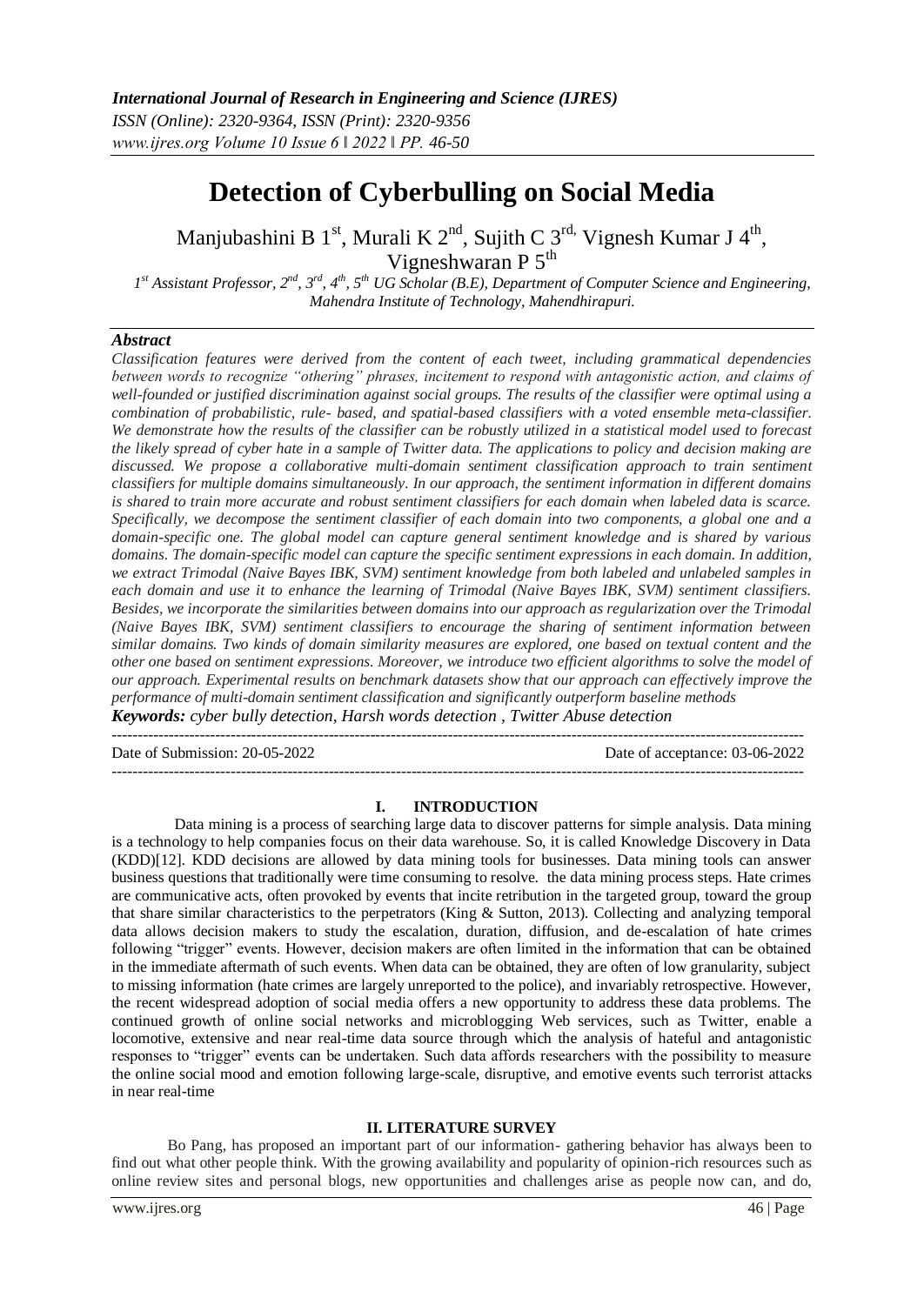actively use information technologies to seek out and understand the opinions of others. The sudden eruption of activity in the area of opinion mining and sentiment analysis, which deals with the computational treatment of opinion, sentiment, and subjectivity in text, has thus occurred at least in part as a direct response to the surge of interest in new systems that deal directly with opinions as a first-class object. This survey covers techniques and approaches that promise to directly enable opinion-oriented information seeking systems. Our focus is on methods that seek to address the new challenges raised by sentiment aware applications, as compared to those that are already present in more traditional fact-based analysis. We include material on summarization of evaluative text and on broader issues regarding privacy, manipulation, and economic impact that the development of opinion-oriented information-access services give rise to. To facilitate future work, a discussion of available resources, benchmark datasets, and evaluation campaigns is also provided.

Johan Bollen, has proposed We perform a sentiment analysis of all tweets published on the microblogging platform Twitter in the second half of 2008. We use a psychometric instrument to extract six mood states (tension, depression, anger, vigor, fatigue, confusion) from the aggregated Twitter content and compute a six-dimensional mood vector for each day in the timeline. We compare our results to a record of popular events gathered from media and sources. We find that events in the social, political, cultural and economic sphere do have a significant, immediate and highly specific effect on the various dimensions of public mood. We speculate that large scale analyses of mood can provide a solid platform to model collective emotive trends in terms of their predictive value with regards to existing social as well as economic indicators. Microblogging is an increasingly popular form of communication on the web. It allows users to broadcast brief text updates to the public or to a selected group of contacts. Microblog posts, commonly known as tweets, are extremely short in comparison to regular blog posts, being at most 140 characters in length. The launch of Twitter is responsible for the popularization of this simple, yet vastly popular form of communication on the web. Users of these online communities use microblogging to broadcast different types of information. A recent analysis of the Twitter network revealed a variegated mosaic of uses (Java), including a) daily chatter, e.g., posting what one is currently doing, b) conversations, i.e., directing tweets to specific users in their community of followers, c) information sharing, e.g., posting links to web pages, and d) news reporting, e.g., commentary on news and current affairs. Despite the diversity of uses emerging from such a simple communication channel, it has been noted that tweets normally tend to fall in one of two different content camps: users that microblog about themselves and those that use microblogging primarily to share information (Moor Naaman). In both cases, tweets can convey information about the mood state of their authors. In the former case, mood expressions are evident by an explicit "sharing of subjectivity" (Crawford), e.g. "I am feeling sad". In other cases, even when a user is not specifically microblogging about their personal emotive status, the message can reflect their mood, e.g., "Colin Powell's endorsement of Obama: amazing. :)". As such, tweets may be regarded as microscopic instantiations of mood. It follows that the collection of all tweets published over a given time period can unveil changes in the state of public mood at a larger scale. An increasing number of empirical analyses of sentiment and mood are based on textual collections of data generated on microblogging and social sites. Examples are mood surveys of communication on Myspace (Thelwell, Wilkinson, and Uppal), and Twitter (Thelwell et al). Some of these analyses are focused on specific events, such as the study focused on micro bloggers' response to the death of Michael Jackson (Kim et al) or a political election in Germany (Tumasjan et al.), while others analyze broader social and economic trends, such as the relationship between Twitter mood and both stock market fluctuations (Bollen, Mao, and Zeng) and consumer confidence and political opinion (O'Connor et al). The results generated via the analysis of such collective mood aggregators are compelling and indicate that accurate public mood indicators can be extracted from online materials. Using publicly available online data to perform sentiment analyses significantly reduces the costs, efforts and time needed to administer large-scale public surveys and questionnaires. These data and results present great opportunities for psychologists and social scientists.

Brendan O'Connor, has proposed We connect measures of public opinion measured from polls with sentiment measured from text. We analyze several surveys on consumer confidence and political opinion over the 2008 to 2009 period, and find they correlate to sentiment word frequencies in contemporaneous Twitter messages. While our results vary across datasets, in several cases the correlations are as high as 80%, and capture important large- scale trends. The results highlight the potential of text streams as a substitute and supplement for traditional polling. If we want to know, say, the extent to which the U.S. population likes or dislikes Barack Obama, an obvious thing to do is to ask a random sample of people (i.e., poll). Survey and polling methodology, extensively developed through the 20th century (Krosnick, Judd, and Wittenbrink), gives numerous tools and techniques to accomplish representative public opinion measurement. With the dramatic rise of text-based social media, millions of people broadcast their thoughts and opinions on a great variety of topics. Can we analyze publicly available data to infer population attitudes in the same manner that public opinion pollsters query a population? If so, then mining public opinion from freely available text content could be a faster and less expensive alternative to traditional polls. (A standard telephone poll of one thousand respondents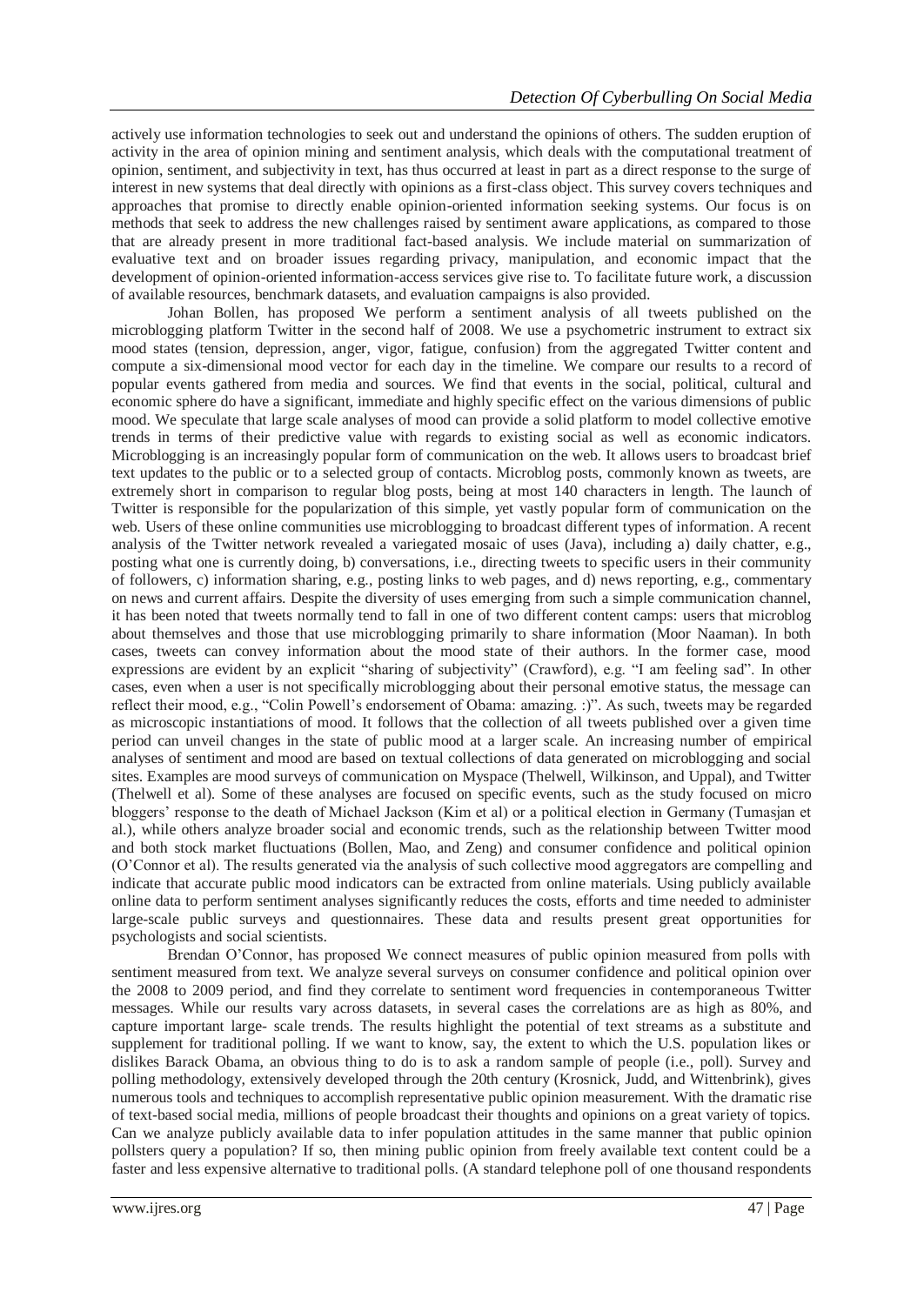easily costs tens of thousands of dollars to run.) Such analysis would also permit us to consider a greater variety of polling questions, limited only by the scope of topics and opinions people broadcast. Extracting the public opinion from social media text provides a challenging and rich context to explore computational models of natural language, motivating new research in computational linguistics. In this work, we connect measures of public opinion derived from polls with sentiment measured from analysis of text from the popular microblogging site Twitter. We explicitly link measurement of textual sentiment in microblog messages through time, comparing to contemporaneous polling data. In this preliminary work, summary statistics derived from extremely simple text analysis techniques are demonstrated to correlate with polling data on consumer confidence and political opinion, and can also predict future movements in the polls. We find that temporal smoothing is a critically important issue to support a successful model.

## **III. EXISTING METHOD**

In dosLDA, documents are projected into a low dimensional topic space by assigning each word with a latent topic. It employs an extra generative process on the topic proportion of each document and models the whole corpus via a hierarchical Bayesian framework.The BoW representation disregards the linguistic structures between the words. Consumer expectations are not predicted clearly. Less accurate prediction on opinion analysis. User review-based word alignment is cumbersome. High latency to analyze the datasets. A BoW approach uses words within a corpus as predictive features and ignores word sequence as well as any syntactic or semantic content. This approach can lead to misclassification due to word use in different contexts and, if words are used as a primary feature for classification, it has been shown that combining sequential words into ngrams (list of words occurring in sequence from 1-n) improves classifier performance by incorporating some degree of context into the features (Pendar, 2007). However, an n-gram approach can suffer from the problem of high levels Burnap/Williams: Machine Classification of Cyber Cyper pooling 225 of distance between related words—for example, if related words appear near the start and near the end of a sentence (Chen, Zhou, Zhu, & Xu, 2012). Dadvar, Triesch Nigg, and de Jong (2013) used profane words in a social media account username, references to profanities and bullying-sensitive topics, and first and second person pronouns to classify antagonistic behavior on YouTube. Dinakar, Jones, Havasi, Lieberman, and Picard (2012) also focused on the identification of cyberbullying using a BoW approach, but also incorporated lists of profane words, parts-ofspeech and words with negative connotations as machine learning features. Furthermore, they included a common-sense reasoning approach to classification by using a database that encoded particular knowledge about bullying situations (e.g., associating wearing dresses with males).

## **IV. PROPOSED SYSTEM**

We regard extracting opinion targets/words as a co-ranking process. We assume that all nouns/noun phrases in sentences are opinion target candidates, and all adjectives/verbs are regarded as potential opinion words, which are widely adopted by previous method. The given data is possibly of any modality such as texts or images, while it can be treated as a collection of documents. SUBJECT wise and TOPIC wise Opinion analysis is also possible. We formulate opinion relation identification as a word alignment process. We employ the word-based alignment model to perform monolingual word alignment, which has been widely used in many tasks such as collocation extraction and tag suggestion. Consequently, Cyper pooling is used more and more, to the point where it has become a serious problem invading these open spaces. Cyper pooling refers to the use of aggressive, violent or offensive language, targeting a specific group of people sharing a common property, whether this property is their gender (i.e., sexism), their ethnic group or race (i.e., racism) or their believes and religion. While most of the online social networks and microblogging websites forbid the use of Cyper pooling, the size of these networks and websites makes it almost impossible to control all of their content. Therefore, arises the necessity to detect such speech automatically and filter any content that presents hateful language or language inciting hatred. In this paper, we propose an approach to detect hate expressions on Twitter. Our approach is based on unigrams and patterns that are automatically collected from the training set. These patterns and unigrams are later used, among others, as features to train a machine learning algorithm. Our experiments on a test set composed of 2010 tweets show that our approach reaches an accuracy equal to 87.4% on detecting whether a tweet is offensive or not (binary classification), and an accuracy equal to 78.4% on detecting whether a tweet is hateful, offensive, or clean (ternary classification).

Tri-Model learning (Naïve Bayes,IBK SVM) is an ensemble method that starts out with a base classifier that is prepared on the training data. A second classifier is then created behind it to focus on the instances in the training data that the first classifier got wrong. The process continues to add classifiers until a limit is reached in the number of models or accuracy. Tri-Model (Naive Bayes,IBK,SVM) Learning accommodates for both objective and subjective identification on any modalities High classification result. word alignment model for opinion relation identification high accuracy. The overall performance improved because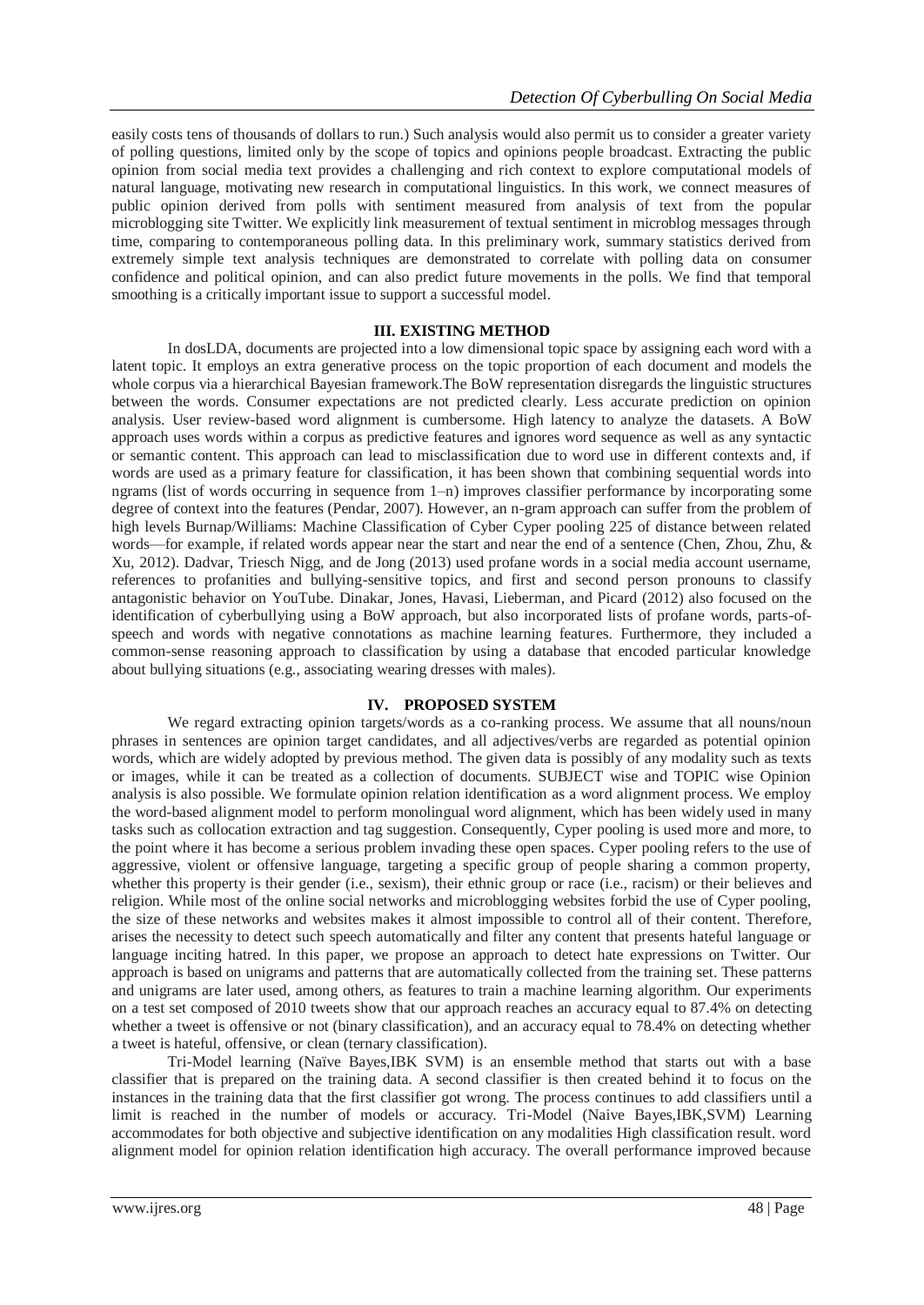of the use of partial supervision. Less time to progress the result by using large dataset. Improved accuracy guaranteed. A better decision support system could increase business.



**Fig 4.1 User Registration**

**V. KEY RESULTS**

| Projects V. Flow Bentons<br><b>Distance</b>                                                               |   | = Start Fage X in hopestypes = LICERSEAR X = MINESTEAR = |                                                                                                                   |                    |                   |                                                                                                                                                                                                                                             |
|-----------------------------------------------------------------------------------------------------------|---|----------------------------------------------------------|-------------------------------------------------------------------------------------------------------------------|--------------------|-------------------|---------------------------------------------------------------------------------------------------------------------------------------------------------------------------------------------------------------------------------------------|
| ID To Source Packages<br><b>BI &amp; Test Packages</b><br><b>B</b> DAVING<br>II <sup>I</sup> Tell Loranes |   | <b>SO NetBeans IDE</b>                                   | Learn & Discover                                                                                                  | <b>Wildfinials</b> | <b>Warkney</b>    | Show On Startup SR                                                                                                                                                                                                                          |
|                                                                                                           |   | <b>My NetBeans</b>                                       |                                                                                                                   |                    |                   |                                                                                                                                                                                                                                             |
|                                                                                                           |   | <b>Recent Projects</b>                                   | mtal.Pkgms                                                                                                        |                    | Activity Features |                                                                                                                                                                                                                                             |
|                                                                                                           |   | rea recent project >                                     | Add mapport for other languages and :<br>technologies by installing plugers from<br>the turtleans Lisable Center. |                    | neuds.            | NetBrent turns on functionality an you<br>use it. Start creating and opening<br>projects and the 250 volt just activate the<br>Returns you need, materia year<br>experience quicker and dealer.<br>Alternatively, you can achiefe features: |
|                                                                                                           |   | CRACLE                                                   |                                                                                                                   |                    |                   | <b>A</b> Java                                                                                                                                                                                                                               |
| Assignia 1<br>$+1$ (angle)<br>Nenbert<br><b>Garage</b><br>0 ment(in mg) angg)                             | U |                                                          |                                                                                                                   |                    |                   |                                                                                                                                                                                                                                             |
|                                                                                                           |   |                                                          |                                                                                                                   |                    |                   |                                                                                                                                                                                                                                             |

Fig 4.2 Homepage